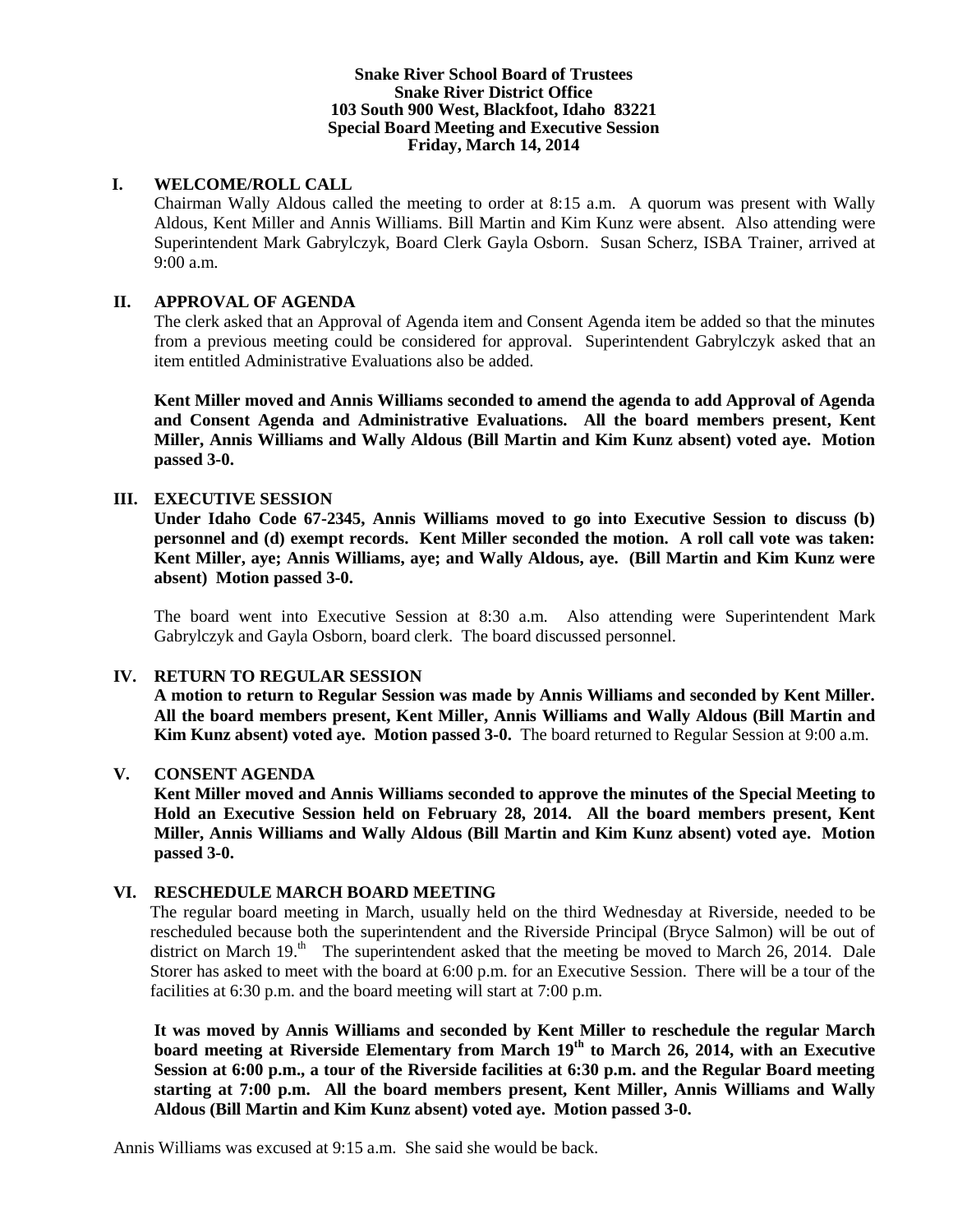### **VII. ADMINISTRATIVE EVALUATIONS**

Superintendent Gabrylczyk said he would like to move away from the District's current administrative evaluation form and have the administrators write a narrative of what they have accomplished this year. He said he would meet with them to go over that and make recommendations. He said he believes the administrators are doing a great job. Kent Miller offered to give him a copy of the evaluation forms used at the site so he could see how they are done. Mr. Gabrylczyk said he would be discussing principal evaluation instruments with the State in Boise next week. He said he is interested in learning what the administrators and directors consider their strengths and weaknesses and what goals they have set for the next year, etc. He has also asked them to incorporate the district's four goals into their system: 1) Strategic Plan; 2) Professional Learning Communities; 3) Curriculum Alignment and 4) Response to Intervention. Kent Miller said these goals have to be measurable. The superintendent said these infrastructure items need to be in place in order to accurately measure and document the assessments. He said the district has the software to put together all the data collected from their walkthrus and can measure the statistics set for curriculum objectives; RTI data, etc. The superintendent said he plans to discuss this with the administrators at their next cabinet meeting.

### **VIII. WORK SESSION (Idaho School Boards Assn. Training)**

Annis Williams returned at 9:30 a.m.

Susan Scherz, a regional trainer with the Idaho School Boards Association, gave the board training on Board Governance. Wally Aldous said he felt it was very important that the board members understand what their responsibilities are. Mrs. Scherz gave a definition of governance as a process of providing strategic leadership by setting direction, making policy and strategy decisions, overseeing and monitoring organizational performance and ensuring overall accountability. The main roles of the board are Executive, Judicial and Governance. The board's executive responsibility is to hire the superintendent. The judicial responsibility of the board happens when the board has to act as a jury in personnel or student discipline matters and governance is a process. There are four key aspects to governance. The Board, superintendent and patrons should work together as a team with accountability through participation, predictability, and transparency.

Accountability covers the board's commitment to student achievement, and the monitoring, compliance, alignment and coordination of operations and curriculum. Wally said the board tries to keep the community informed and involved in the decision processes by inviting them to participate in cottage meetings and encouraging them to come to the board meetings. Kent said predictability relates to the perception of the people they represent. Accountability is a matter of trust. It is hard because the board can't talk about personnel issues and the patrons are left to wonder what is really going on in certain situations. Mrs. Scherz said the board needs to educate its patrons so they understand the role of the board and the things they need to be aware of. Kent Miller said when he interacts with the community he likes to use the "feel, felt, found" method: "I know how you feel about this issue, I felt the same way, but this is what I found out." As for transparency, people should have timely access to reliable information; but, patrons also need to know that things that are discussed in Executive Session are confidential and the board members cannot discuss them.

Mrs. Scherz said the Idaho School Boards Assn. has created professional standards for board members. The board is responsible to do an evaluation of the superintendent. It is also important that the board do a self-evaluation. Mrs. Scherz said the board has three different ways to evaluate how they are doing their work: the board self evaluation, the evaluation of the superintendent, and evaluating input they get from district sources. The board cannot be effective if the superintendent is not working in line with the board and the superintendent cannot work effectively if there is strong conflict in the system. Through the process of these evaluations, the board can find areas where they can help the superintendent and where he can best help the board, etc.

The Idaho State School Board Assn. has established the following professional standards for the board. These standards help map out what governance looks like. 1) Vision. She suggested the board include its stake holders in developing that. The district has already done this through the process of developing its strategic plan. Mrs. Scherz said this should be looked at annually to be sure the district is on target. A discussion about the vision to prepare all students for college or post secondary training was held. The board has a Hispanic liaison to help incorporate and expand opportunities for students of other cultures. 2) Continuous Improvement – setting high expectations. 3) Advocacy; 4) Accountability; 5) Community Engagement; and, 6) Board Operations and Training.

The board operations and board training is strictly focused on the function of the board and its members to conduct its business in an ethical, fair, respectful and responsible manner. This is especially pertinent to help the individual board member, especially new members, understand their role on the board. A work session in this area could help board members learn to run an effective board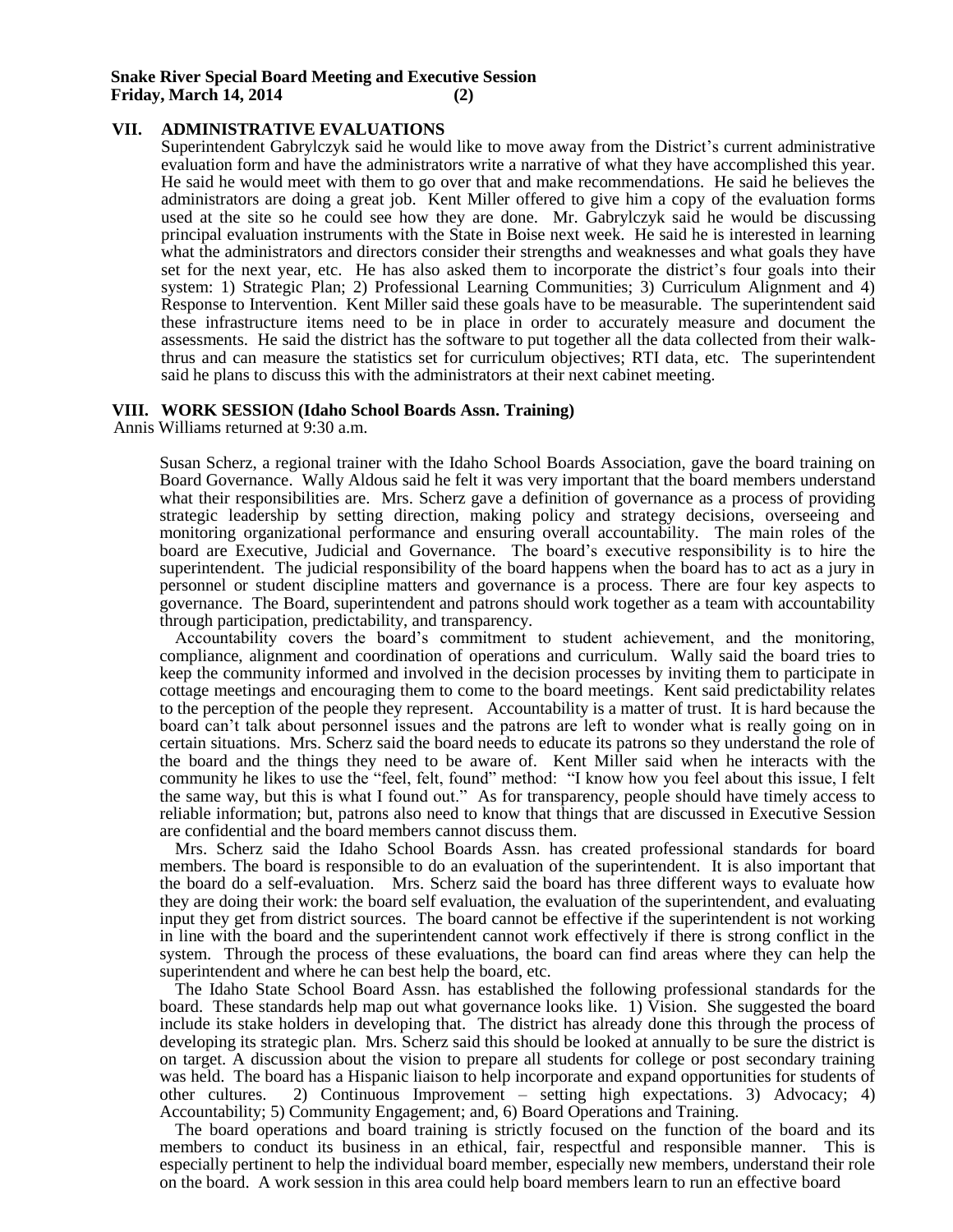#### **Snake River Special Board Meeting and Executive Session Friday, March 14, 2014 (3)**

### **VIII. WORK SESSION (Idaho School Boards Assn. Training) (cont.)**

meeting. The board meeting is where people see board governance in action. The most important document that the board puts out is the board agenda because it is posted publically and is part of the historic record as are the meeting minutes. Kent Miller asked how they could get feedback on the agenda. Mrs. Scherz said she would help the board transition with the change coming with their board clerk. Mr. Miller asked about the appropriateness of having some humor in their board meetings. She said board meetings should be a "celebration" and should include having students perform and honoring employees, etc. The board said the superintendent has been very good at doing that and they are glad that it brings more parents to the board meetings. Mrs. Scherz told the board that they should not have the patron forum at the beginning of their meetings because someone could come in and disrupt the meeting. By conducting all the agenda items before a patron forum, their issues might already be addressed. She suggested that the Chairman recognize and welcome the visitors and let them know that even though the board is serious about its business, the board members also like to have some fun at their meetings.

Mrs. Scherz asked them what the purpose of their board meeting was. She said when the board allows their meetings to go too long; they are actually cutting out their accessibility to the public. Annis Williams suggested that the meetings could shorten the meetings by putting time limits on those who present. Mrs. Scherz suggested that the board have more work sessions so that they have more time to review policies, hear reports from program managers, or be trained about the budget enough to be able to understand its details, etc. These meetings would still be open to the public; but, the Regular Board meetings held in public would be able to move faster because the board would come to their meetings with enough information to make informed decisions. Kent Miller asked the superintendent if he has required the administrators to come to board meeting. Mr. Gabrylczyk said he hasn't mandated the come, but encourages them to come. The SREA always sends a representative. Meetings should follow rules or order. Executive Sessions are posted and have to follow strict guidelines. No decisions are made in Executive Session.

Annis Williams left at 10:45 a.m. and the board took a break.

Mrs. Sherz said the agenda items should be tied to a policy and there should be an established procedure to follow. The board discussed how to handle communications with patrons and with teachers. For example, when a patron or an employee brings a problem to a board member's attention, they should explain the process: There is a chain of command for teachers and there is a patron concern form and chain of command for patrons to follow.

They talked about the roles of a board member: member of the board; member of the governance team (superintendent and board); a leader representing the community; stewards of tax payer's money; an advocate of the students; and an advocate of future citizenship. What the board can expect from each other: An individual board member can communicate their opinion; but once a decision has been reached as a board, they must support/advocate for that decision. They should expect ethical behavior from each other. The board is responsible for the district's policies. To be an effective team member both the superintendent and the board must have full disclosure and both can expect to have enough information to make good decisions. The board member's may serve on various committees or make a contribution to the district because of their past experience or interest (like technology or transportation) in that area.

She asked what training they might need to make their board more effective. Kent Miller said he liked the idea of the board getting together more often to have work sessions. These sessions should have time restraints. He also liked the idea of shortening the Regular meetings and moving the Patron Forum to the bottom of the agenda. He said he thinks it would be good to educate the public as to how the board functions and what things they need to approve and what things are administrative decisions. Mrs. Scherz said this would be good public relations to educate the public and could get the patrons curious about what the board was going to talk about next. Mr. Aldous said he would like to arrange for the board to tour each of the buildings and visit the classrooms. She said that would be great to show board unity and support and interest in the teachers. The board talked about future trainings and thanked Mrs. Scherz for her presentation.

### **IX. ADJOURNMENT (No quorum) The meeting adjourned at 11:30 a.m.**